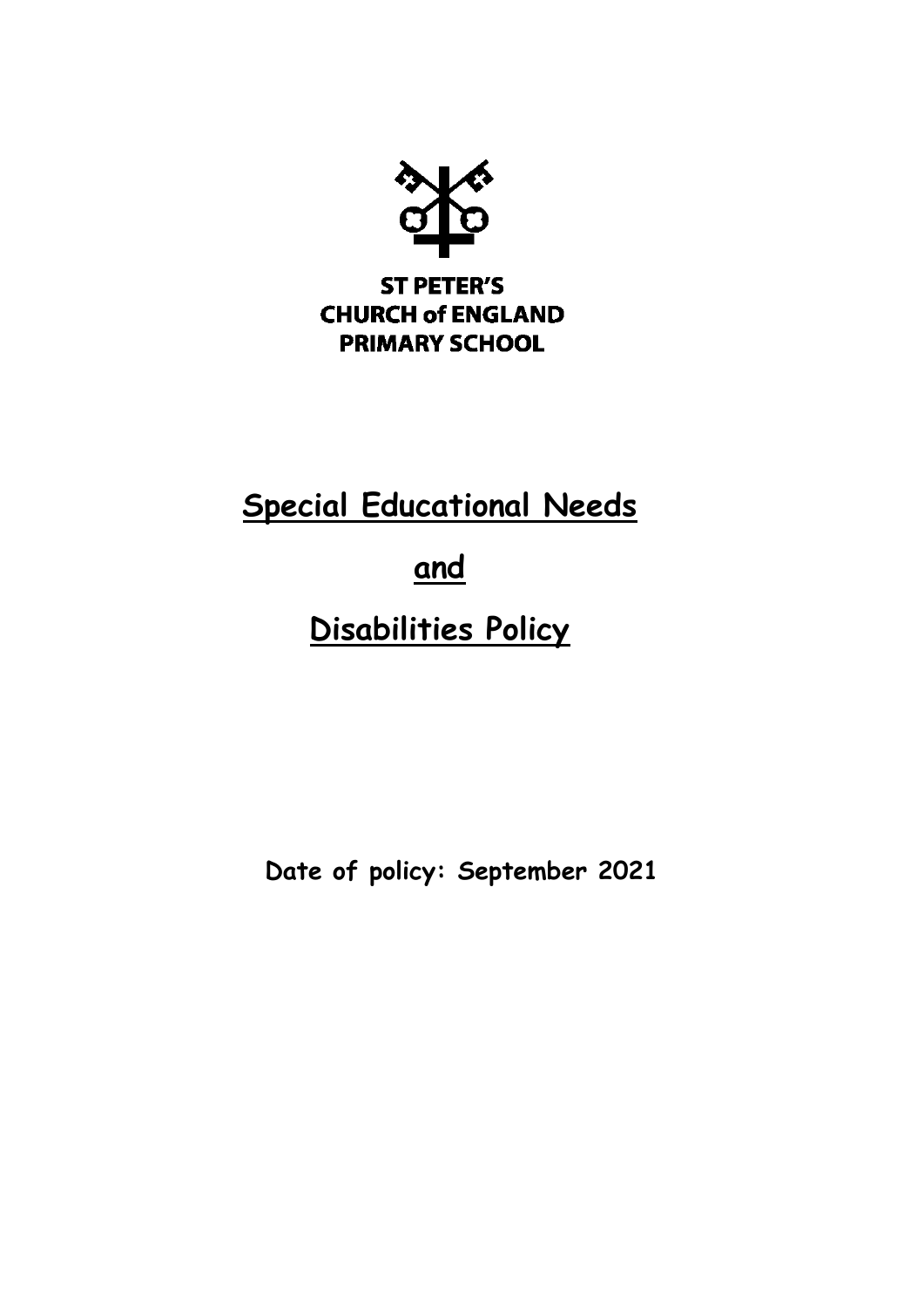#### **Our Christian Vision**

As a Christian family at St Peter's School, we create a unique place of learning, nurturing the gifts that God in his awesomeness has given us. We encourage every child and prepare them for life's journey, inspiring them to fulfil their potential, their dreams and their aspirations.

Sowing the seeds of tomorrow

Matthew 13:1-23

#### **Aim of the policy**

At St. Peter's, we aim to provide equality of opportunity and inclusive access for all children, with full partnership with the parents.

#### **Introduction**

At St. Peter's Primary School we believe that all children are entitled to an education that enables them to make progress so that they,

- achieve their best
- become confident individuals living fulfilling lives
- are prepared for a successful transition into the next steps in their life.

We are committed to the inclusion of all pupils and we deliver a broad and balanced curriculum, made accessible through differentiated activities and adult support inside and outside the classroom. The needs of a significant minority of the children require consideration beyond that given to other pupils (a Special Educational Need). Government Legislation dictates the framework within which the school operates (the Special Educational Needs and Disability Code of Practice: 0 to 25 2015, the SEN and The Special Educational Needs and Disability Regulations 2014), and further guidance is provided by both the Government and Local Authority

#### **1. Aims**

- To ensure that all pupils have access to a broad and balanced curriculum
- To provide a differentiated curriculum appropriate to the individual's needs and ability.
- To ensure the identification of all pupils requiring SEND provision as early as possible in their school career
- To ensure that SEND pupils take as full a part as possible in all school activities
- To ensure that parents of SEND pupils are kept fully informed of their child's progress and attainment

• To ensure that SEND pupils are involved, where practicable, in decisions affecting their future SEND provision.

We recognise that pupils could have special needs at some time during their school life.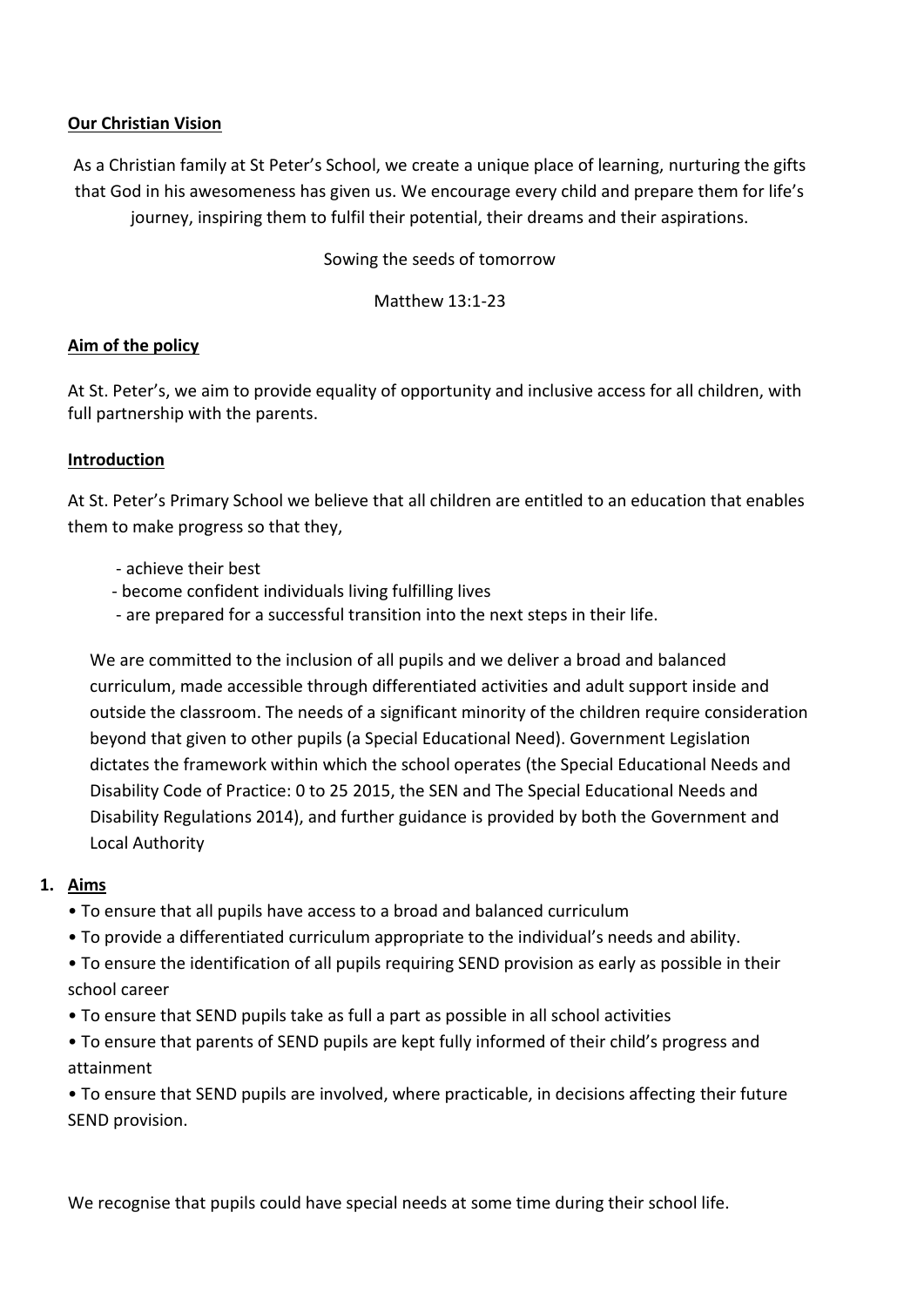In implementing this policy, we believe pupils will be helped to overcome their difficulties.

Whilst many factors contribute to the range of difficulties experienced by some children, we believe that much can be done to overcome them by parents, teachers and pupils working together.

## **2. Definition of Special Educational Needs and Disabilities**

A child has special educational needs if he or she has specific difficulties that call for special educational provision to be made.

Special education provision means:

*For a child over two, educational provision which is additional to, or different from, the educational provision made generally for children of the same age in maintained schools, (other than special schools) in the area.* 

St Peter's C.E. Primary School will have due regard for the Special Needs Code of Practice (2015) when carrying out our duties towards all pupils with special educational needs, and ensure that parents are notified when SEND provision is being made for their child.

# **3. Admissions**

The Governing Body believes that the admissions criteria should not discriminate against pupils with SEND and has due regard for the practice advocated in the Code of Practice 2015.

#### **4. Teaching and Learning**

Teaching SEND pupils is a whole-school responsibility. The core of the teachers' work involves a continuous cycle of planning, teaching, and assessing, taking into account the differences in pupils' abilities, aptitudes, and interests. Some pupils may need increased levels of provision and support. The class teacher remains responsible for working with and devising, programmes of work for children with special educational needs. This may be supported by the expert advice from outside agencies and organisations.

At St Peter's C.E. Primary School we follow The Code of Practice 2015 and this advocates a graduated response to meeting pupils' needs. When children are identified as having a SEND, the school will intervene through Special Educational Needs and Disabilities Support (SEND Support):

#### **a. SEND Support**

SEND Support is characterised by interventions that are different from or additional to the normal differentiated curriculum. This may be a sustained level of support and, where appropriate, the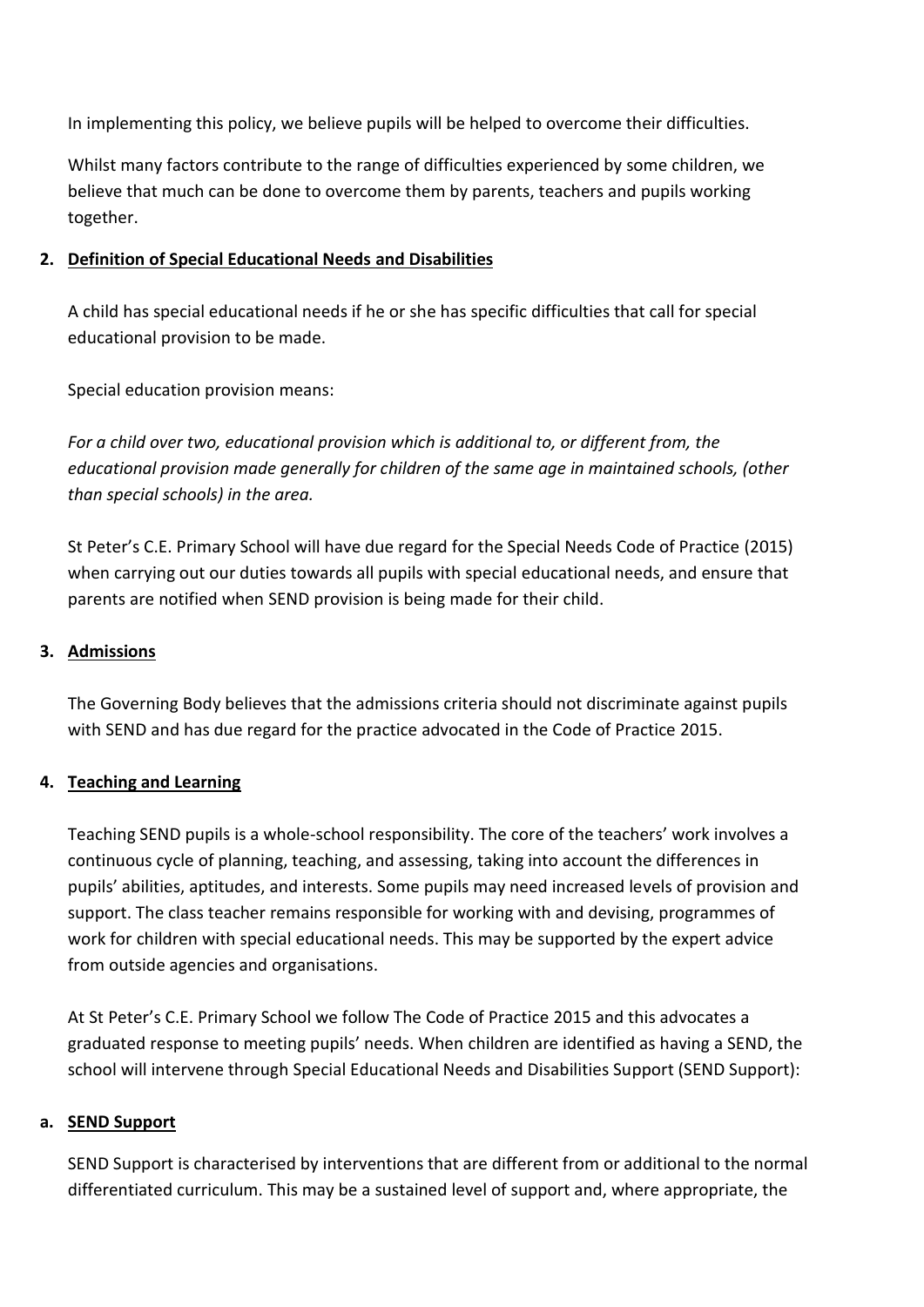involvement of external services. Intervention can be triggered through concern, supplemented by evidence that despite receiving differentiated teaching, pupils:

- Make little or no progress
- Demonstrate difficulty in developing English or Mathematical skills
- Show persistent social, emotional or mental health difficulties which are not affected by classroom management strategies
- Have sensory/physical problems, and make little progress despite the provision of specialist equipment
- Experience communication and/or interaction difficulties and make little or no progress despite experiencing a differentiated curriculum

If the school decides, after consultation with parents, that a pupil requires additional support to make progress, the SENDCO, in collaboration with teachers, will support the assessment of the pupil and have an input in planning future support. The class teacher, with support from the SEND team, will remain responsible for planning and delivering individualised programmes.

## *Records of Progress (ROP's)*

Strategies for pupils' progress will be recorded in an ROP containing information on

- Short-term SMART targets related to the SEN need
- How the target will be achieved through support
- What the outcome of an achieved target looks like
- Pupil voice in relation to how they feel their needs will be best met
- Red Amber Green rating system for staff to complete over the term

The ROP will record only that which is different from or additional to the normal differentiated curriculum, and will usually concentrate on a maximum of three individual targets that closely match the pupil's needs. If external advice has been sought, the strategies supplied by the advisory professionals will usually make up the majority of the targets on the ROP. The ROPs will be discussed with the pupil and the parent.

ROP's are reviewed termly with school staff, pupils, parents and the SENDCo.

#### *Possible interventions at SEND Support level*

The SENCO, in collaboration with the Headteacher and class teacher, will decide the action required to help the pupil progress. Based on the results of previous assessments, the actions might be:

- Deployment of extra staff to work with the pupil (Teaching Assistant (SEN))
- Provision of alternative learning materials/ specialist equipment
- Group support
- Provision of additional adult time in devising interventions and monitoring their effectiveness
- Staff development/training to undertake more effective strategies
- Support from SEMH lead in school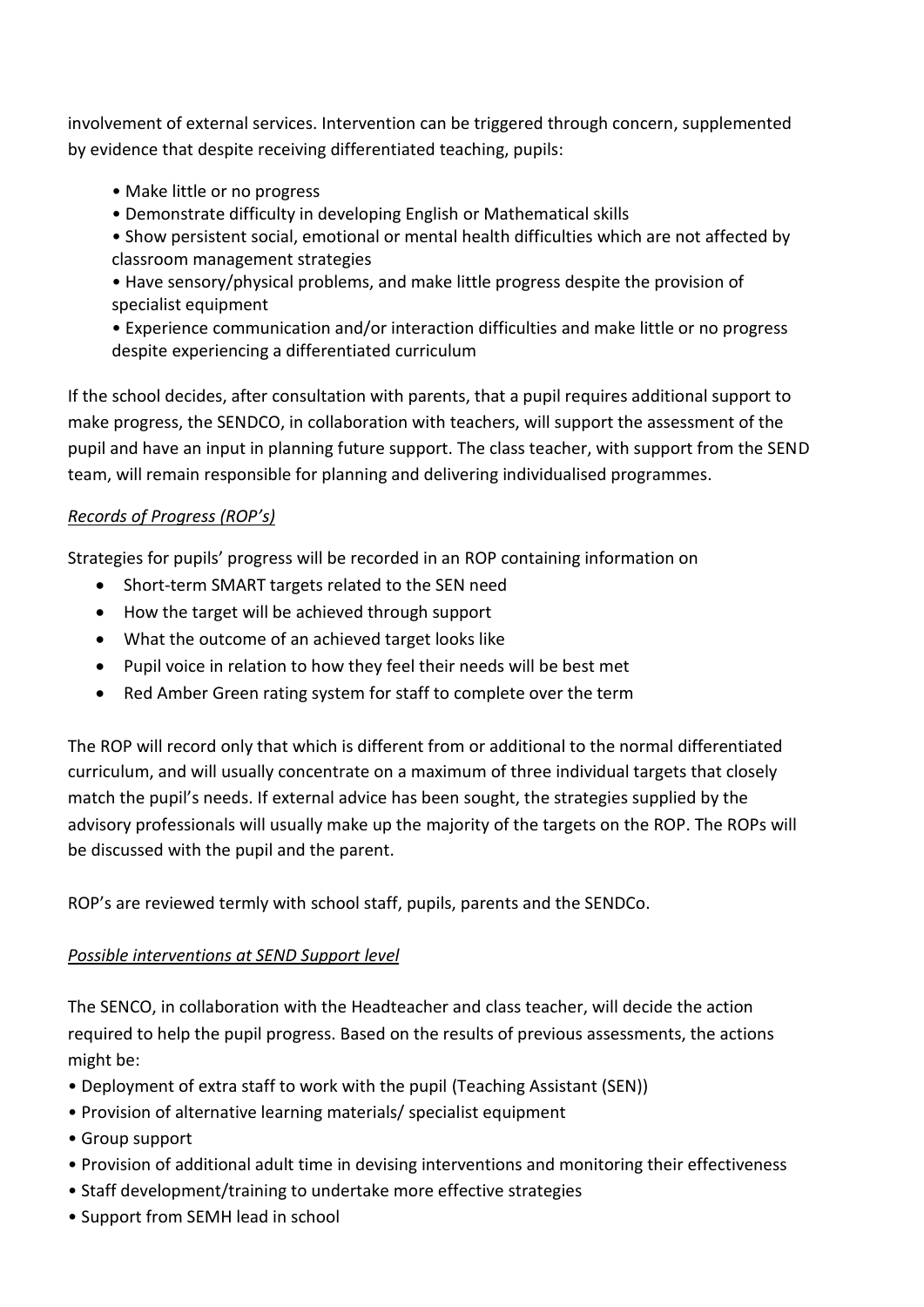- Access to specific interventions run by trained staff such as ELSA
- Access to LA support services for advice on strategies, equipment, or staff training

## **b. Education, Health and Care Plan Assessment (EHC Plan)**

The school will request an EHC Assessment from the LA when, despite an individualised programme of sustained intervention within SEND Support, the child remains a significant cause for concern. This statutory assessment might also be requested by a parent or outside agency.

The purpose of an EHC plan is to make specialist provision to meet the exceptional special educational needs of the child so as to secure improved outcomes for them across their education, health and social care.

The school will have the following information available:

- At least two full cycles of evidence of the assess, plan, do, review cycle
- The action followed with respect to previous SEND Support
- The pupil's ROPs
- Records and outcomes of regular reviews undertaken
- Information on the pupil's health and relevant medical history
- Current attainment
- Other relevant assessments from specialists such as support teachers and educational psychologists
- The views of parents
- Where possible, the views of the child
- Social Services/Educational Welfare Service reports
- Any other involvement by professionals

#### **5. Allocation of Resources**

The SENDCO is responsible for the operational management of the specified and agreed resources for special educational needs provision within school, including provision for children with Education and Health Care Plans. The Headteacher informs the governing body of how the funding is allocated.

#### **6. Evaluating the success of our SEND policy**

In evaluating the success of this policy, the school will consider the views of:

- Teachers
- Parents
- Pupils
- Governors
- External professionals